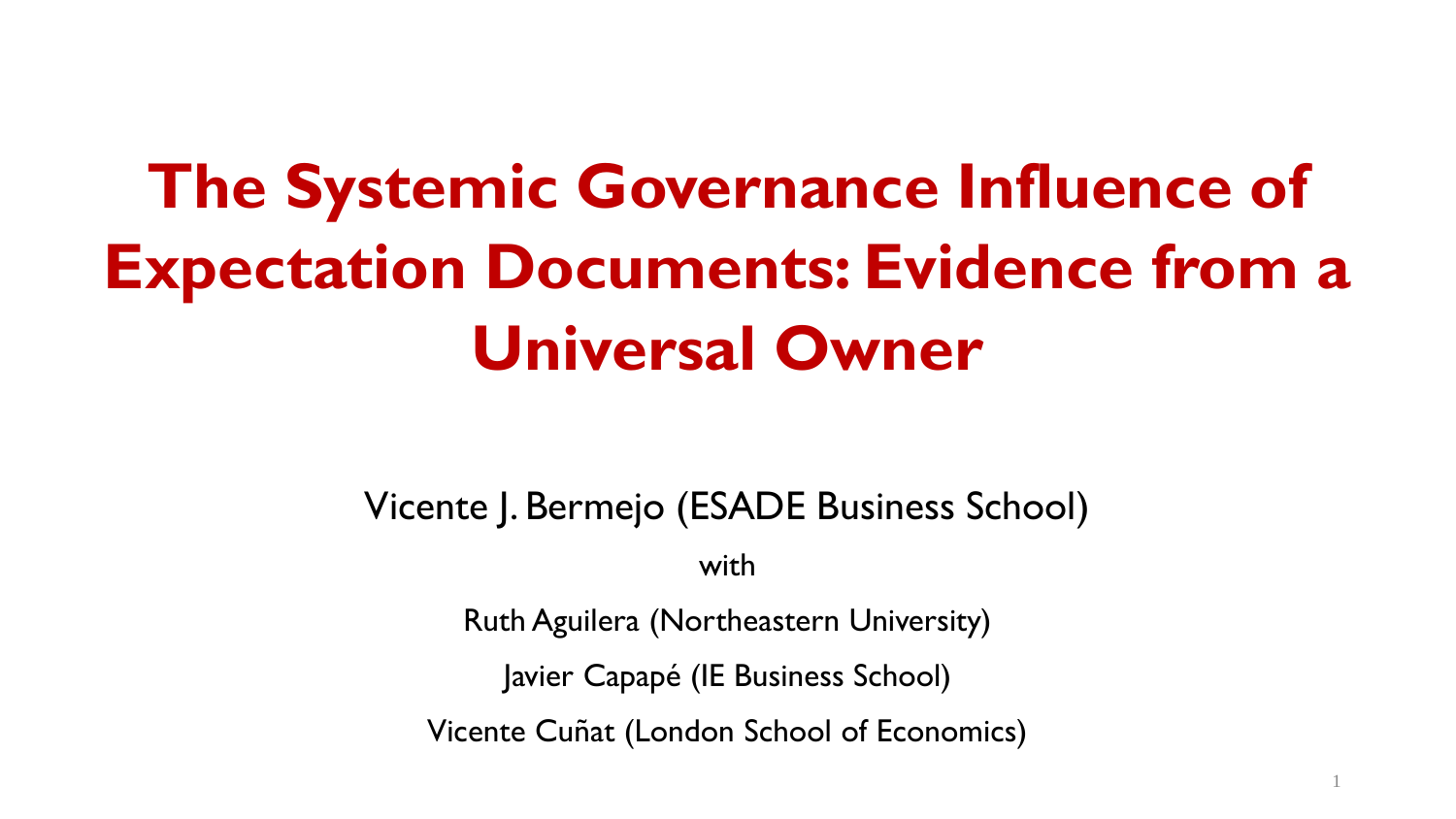### Instutional Investors & corporate governance

- Institutional investors have multiple governance mechanisms to exert influence on their portfolio firms:
	- o Negotiate with boards
	- o Request board representation
	- o Voting
	- o Shareholder proposals
	- o Launch proxy fights

o…

• We analyze a new growing low-cost activism tool that aims to influence the entire portfolio of an investor: **expectation documents**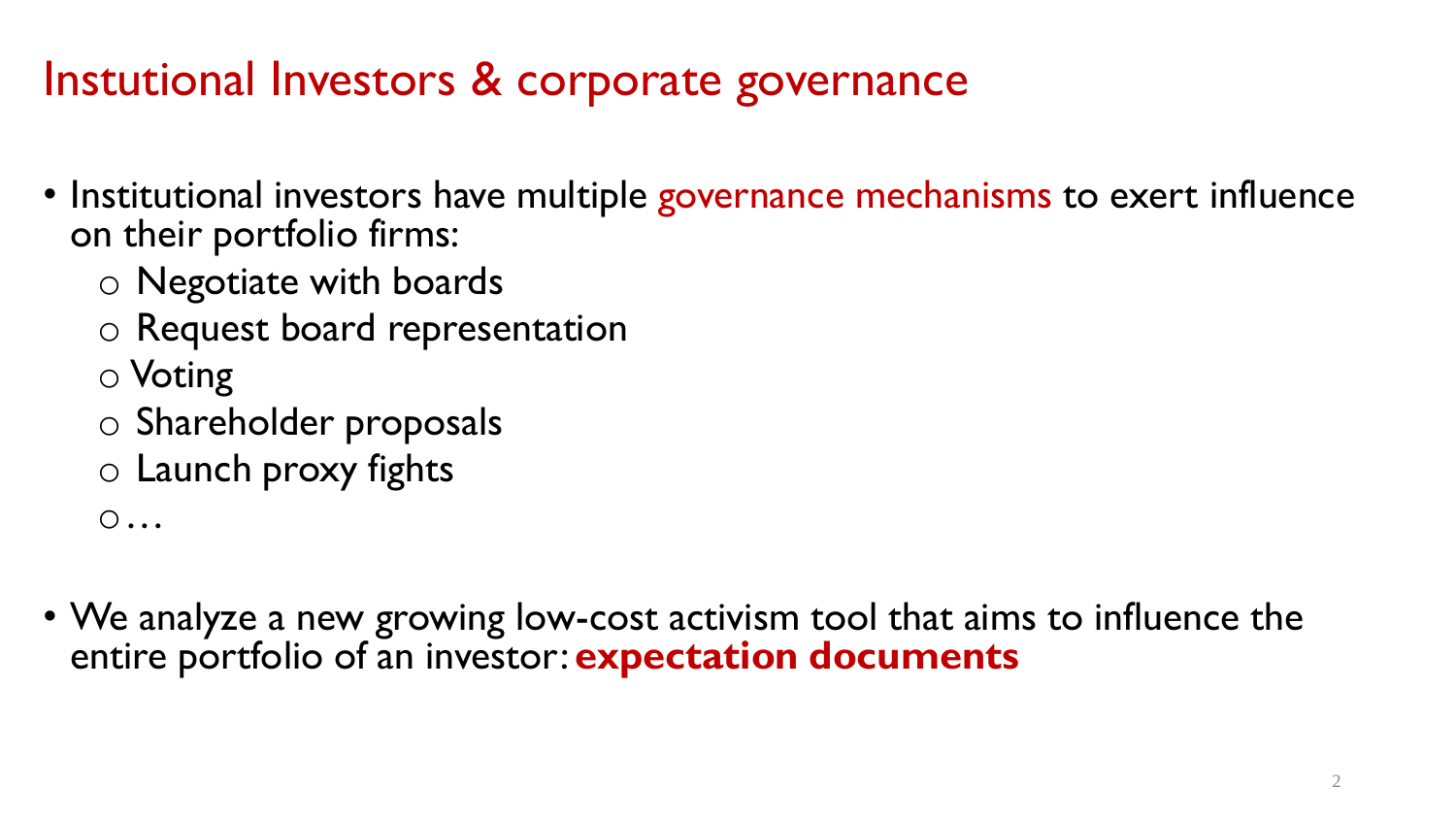### Expectation Documents

- **Documents in which investors publish their expectations (preferences) on a particular topic, so firms in their portfolio address them**
- Topics: climate change, CSR, corporate governance…
- Special features:
	- New growing activism tool
	- Cost-effective
	- Influence the whole portfolio of an investor
	- Investors publicly commit and this may increase the impact on firms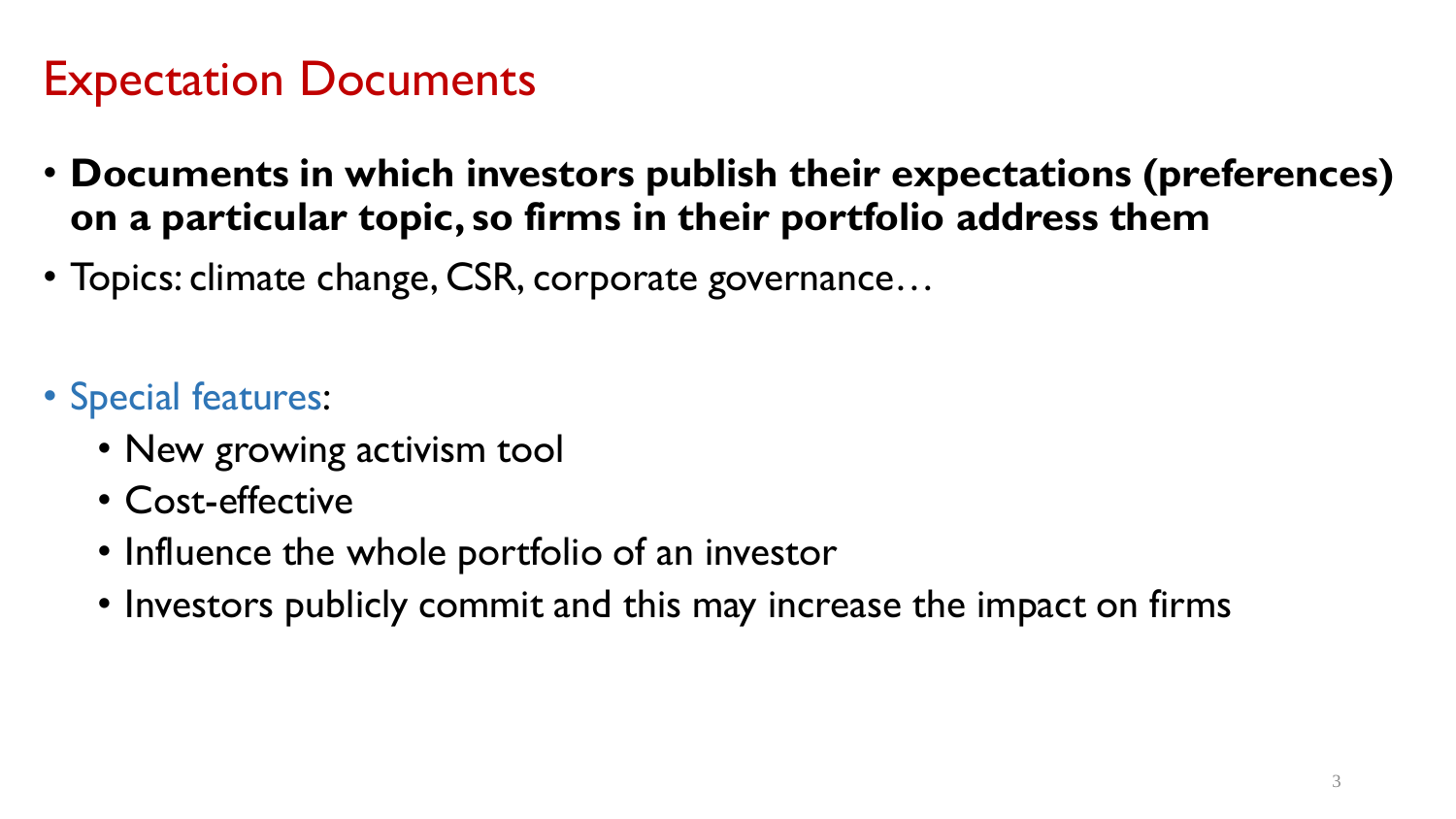#### Expectation Documents

Which investors have used them?

- BlackRock, Norwegian SWF (NBIM), Vanguard, Japan's Government Pension Investment Fund, platforms such as the Climate Action 100+, PRI…
- Primarily, universal investors (large global investors that have a substantial share of all listed firms in their portfolio) that have limitations for active monitoring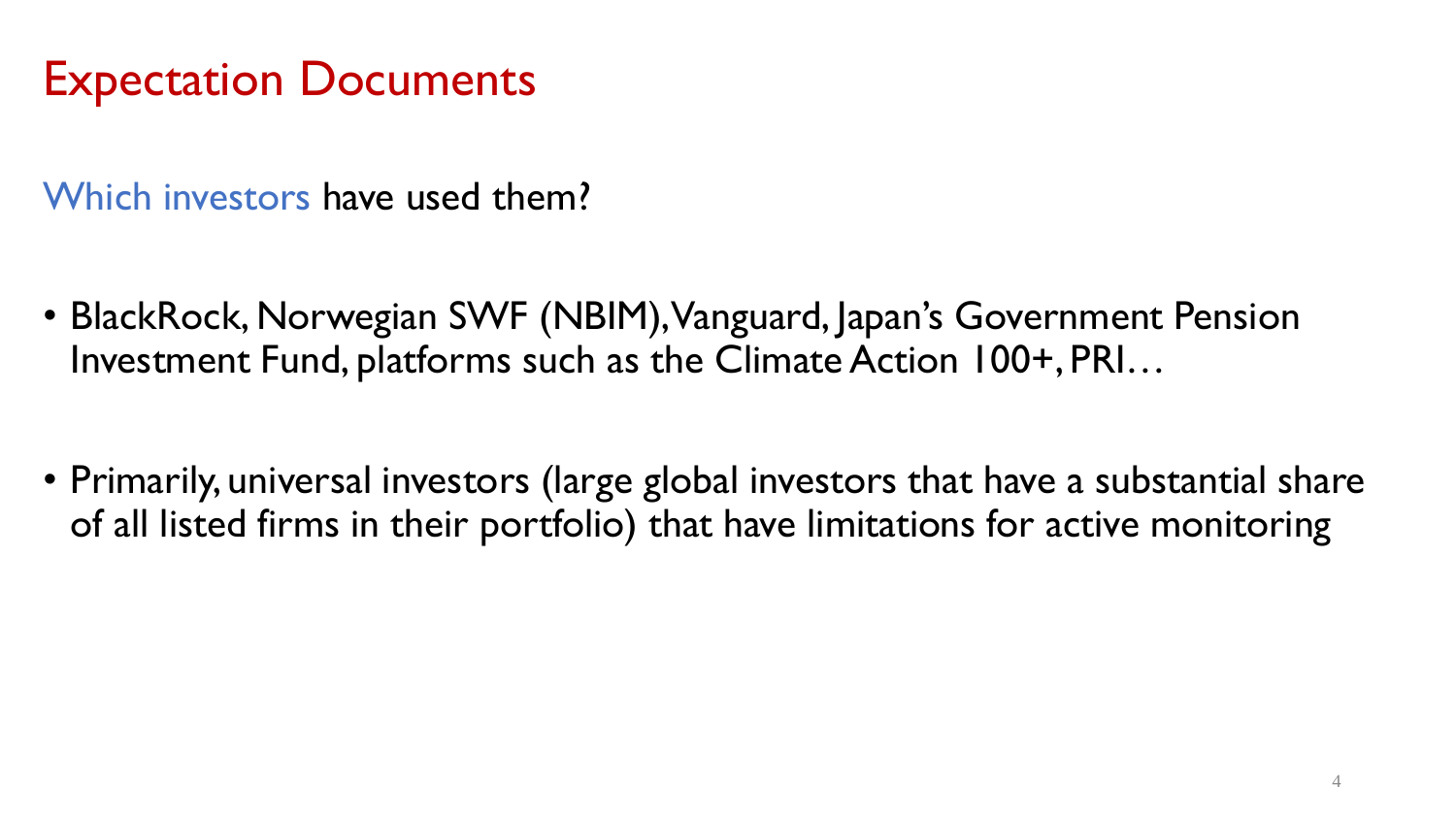### Expectation Documents

#### Why universal investors?

- Investors can diffuse their preferences to the entire market (cost-effective)
	- Creates potential for systemic change
	- Can coordinate firms into a new equilibrium
- But, investing in a broad set of firms
	- May diminish influence as threat of exit is less likely
	- Reduces incentives for stewardship

Expectation documents are becoming a common tool to deal with this trade-off

- Interactions between expectation documents and active ownership characteristics
	- Complements: can exit and stewardship, reinforces expectation documents
	- Substitutes: Do expectation documents reach where other tools don't?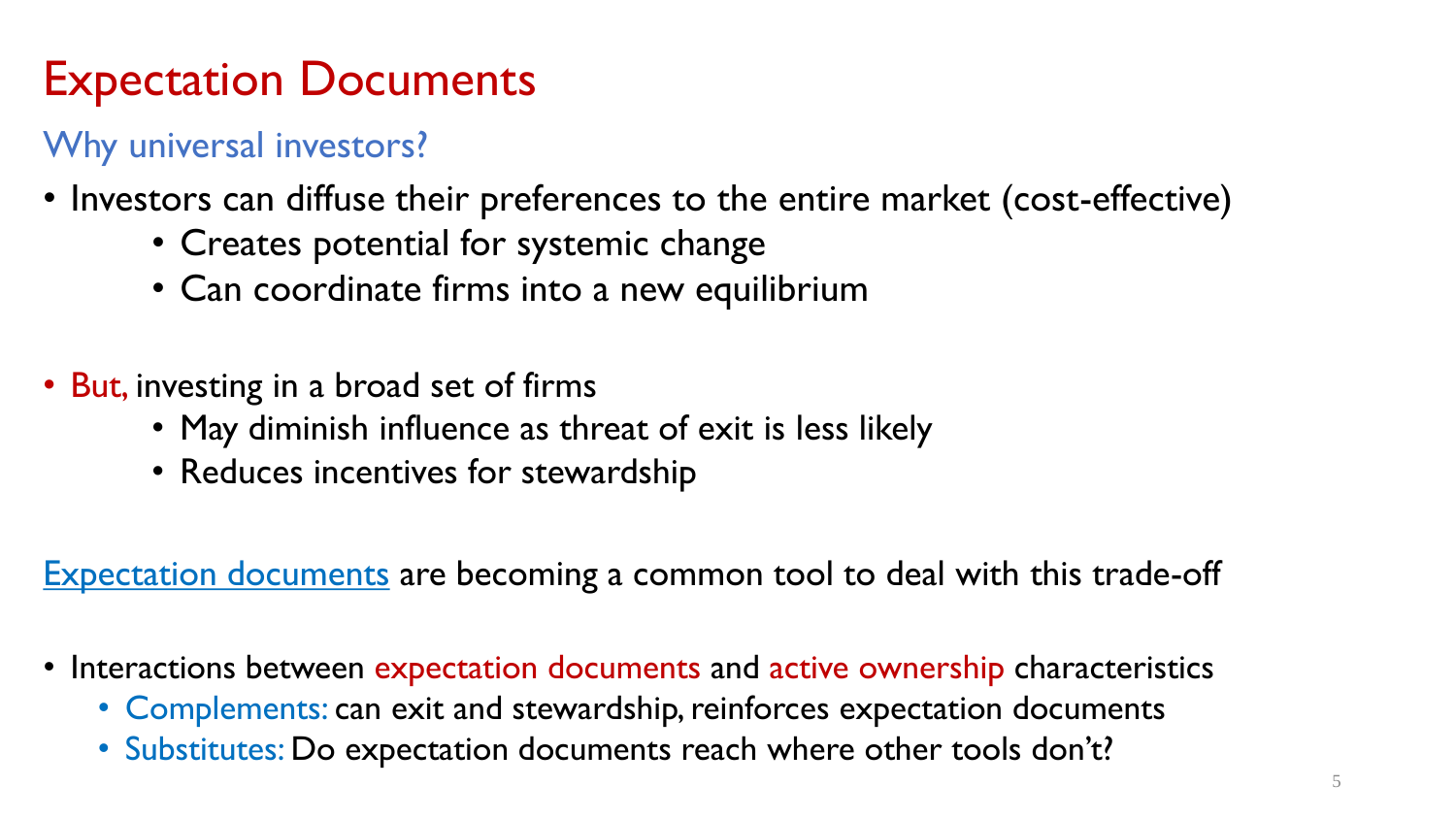#### Our research:

Use an unexpected change in the governance preferences of Norwegian Bank Investment Management's (NBIM) to see its impact on firm's governance.

- November 2012: NBIM releases an expectation document with emphasis on effective corporate governance.
	- Board accountability and composition
	- Equal shareholder voting
- **Research questions:**
	- Did firms react to the change in preferences?
	- Did NBIM really target its investment to its newly stated specific preferences?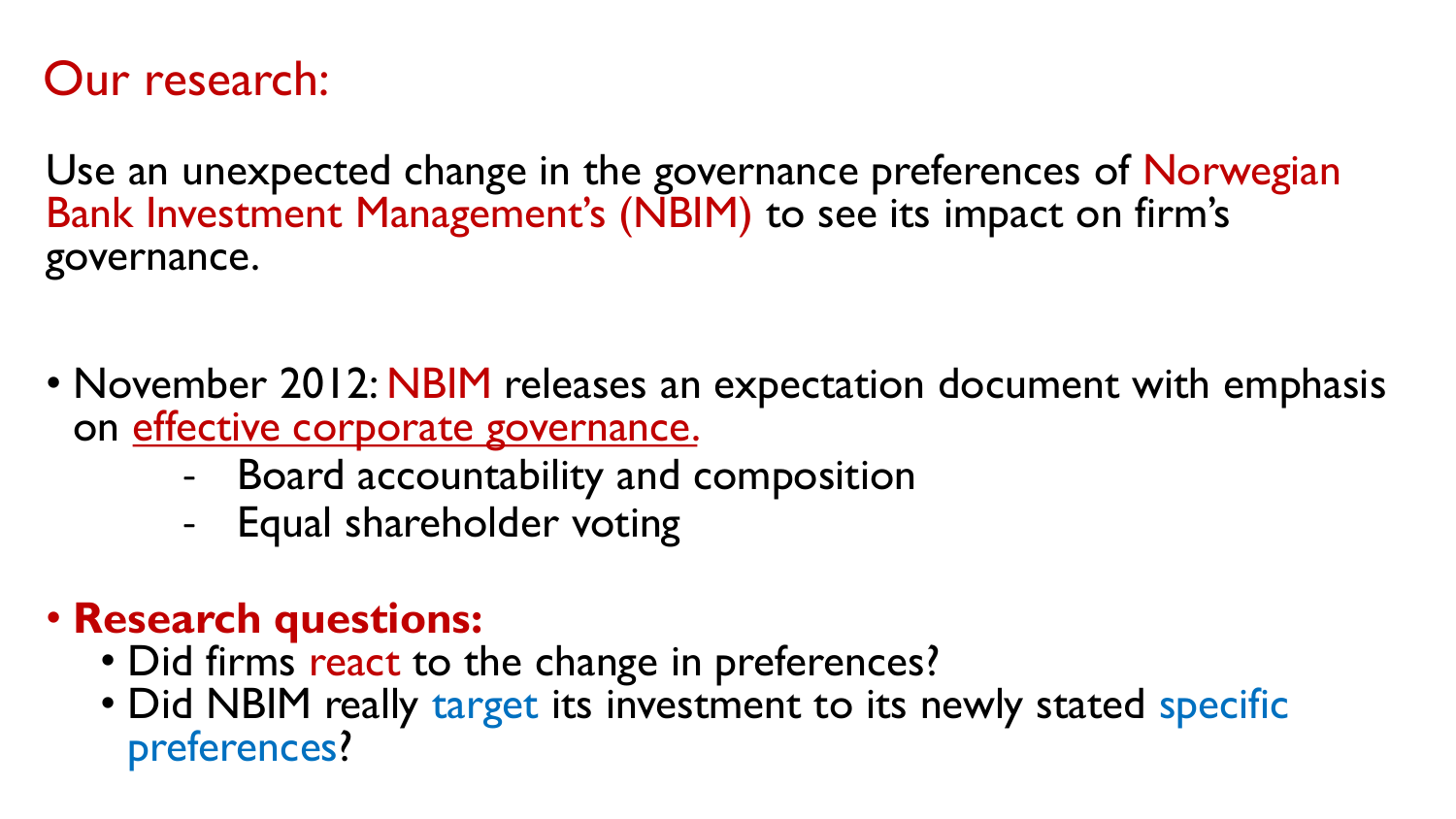## Main Findings

- Firms reacted by targeting the new governance preferences of NBIM
	- NBIM's influence:
		- grows with its share of firm ownership
		- uniform across the share of the firm in NBIM's portfolio
	- Heterogeneous effects informative about the complementarity of expectation documents with exit and stewardship
- NBIM's investment strategy aligns with the announced preferences. After the announcement:
	- entrants have better inherent governance
	- exits have worse inherent governance
	- portfolio returns: NBIM willing to trade-off returns vs. governance